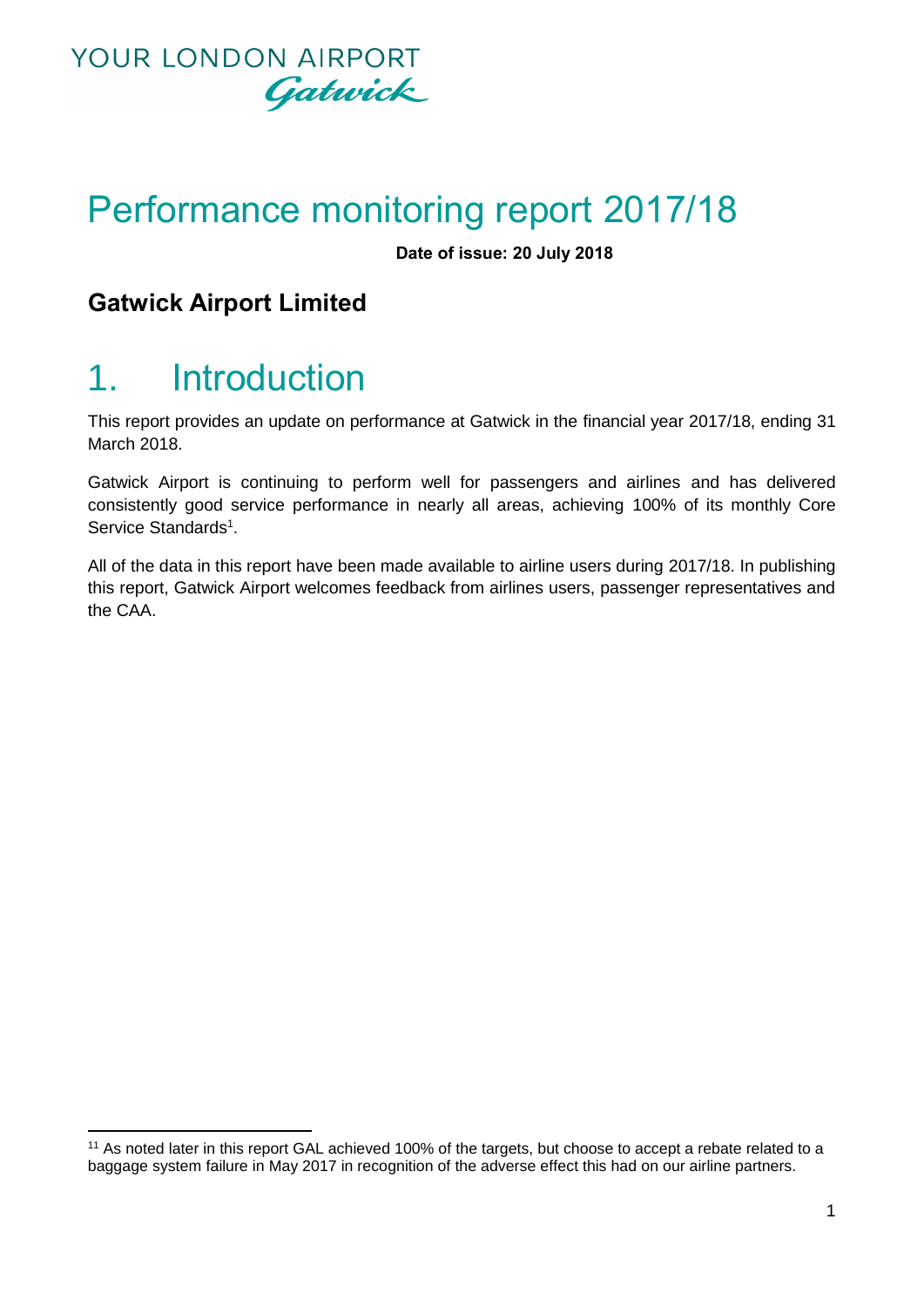

# 2. Traffic

Gatwick Airport served 45.7 million passengers in the financial year 2017/18. This was an increase of 3.6% over the previous year.

Table 1: Traffic data

 $\overline{a}$ 

|                                                 | 2016/17 | 2017/18 | % change   |
|-------------------------------------------------|---------|---------|------------|
| Passenger traffic (m)                           | 44.1    | 45.7    | 3.6%       |
| <b>Air Transport Movements - flights</b><br>(k) | 278.9   | 280.8   | 0.7%       |
| <b>Seats per ATM</b>                            | 185.6   | 187.4   | 1%         |
| Load factor (%)                                 | 85.2%   | 86.8%   | $+1.6$ ppt |
| <b>Passengers per ATM</b>                       | 158.1   | 162.7   | 2.9%       |

Additional information on our traffic trends is available in our monthly traffic updates<sup>2</sup>.

<sup>&</sup>lt;sup>2</sup> <http://www.gatwickairport.com/business-community/about-gatwick/our-performance/monthly-traffic-figures/>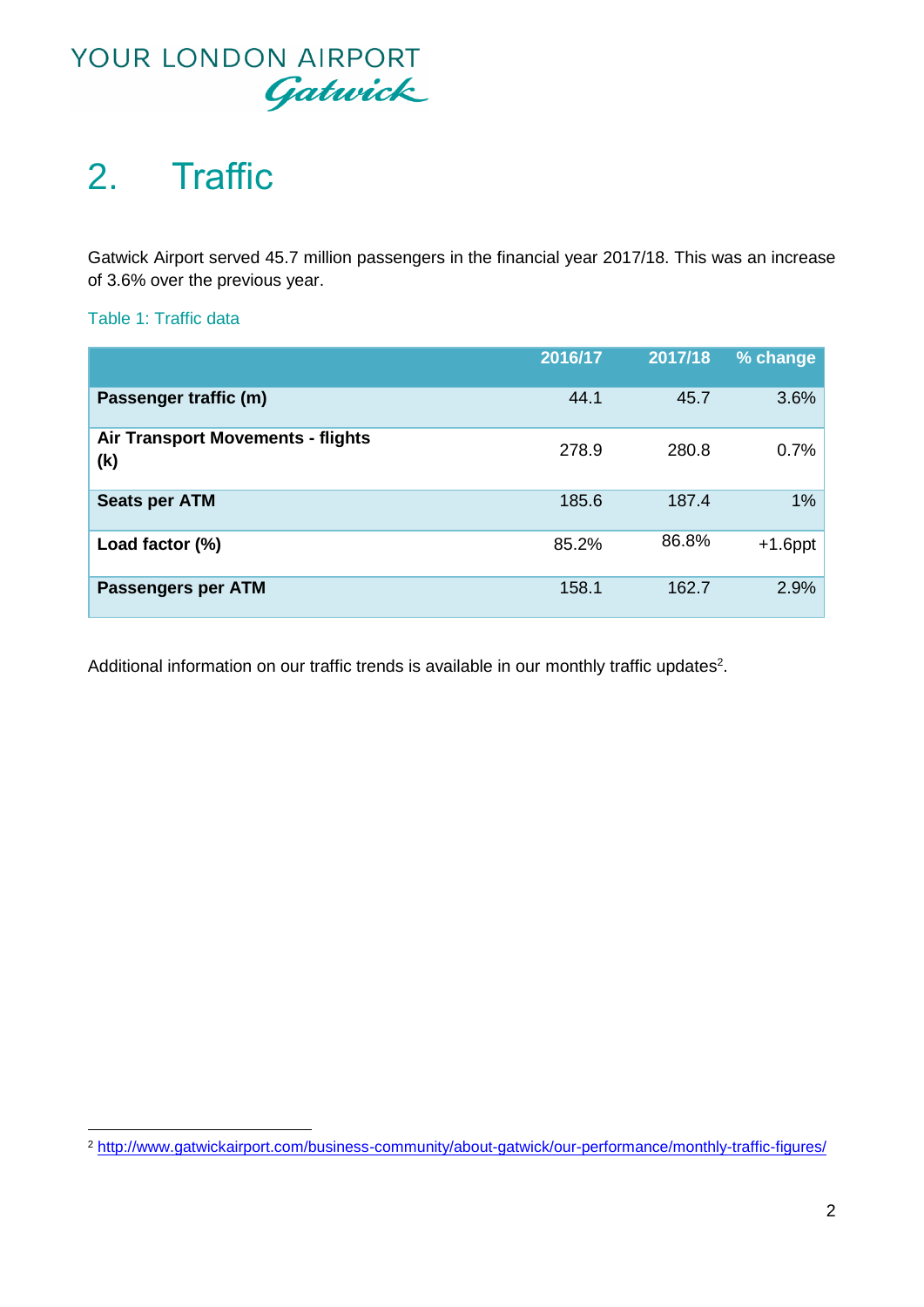

# 3. Service Quality

This section provides an overview of service quality at Gatwick. It sets out a summary of our performance against the Core Service Standards to which we have committed and against other metrics important to our passengers, including baggage delivery and on time performance. Our published monthly reports contain a brief description of the service quality metrics<sup>3</sup>.

### Core Service Standards

Under the Commitments framework, Gatwick has agreed targets across a range of services with our airline community. These Core Service Standards specify the standards we are committed to delivering through the operations and facilities we provide to users. Where we fail to achieve the target in a given month, we issue a rebate on the airport charge to the airlines operating in the affected terminal.

There are 21 Core Service Standards, 18 of which have individual measures for each terminal. The airport-wide measures are those relating to the inter-terminal shuttle system, external control post security queuing and the airfield congestion term. In total, Gatwick's performance is measured against 40 separate service targets for each month, giving 480 scores during the course of a year.

The sections below describe performance across these measures, grouped into four categories: Quality of Service Monitor (QSM) metrics, measuring passenger experience of the terminals; security search; passenger operational metrics; and airfield operational metrics. All 480 scores were passed, giving a pass rate of 100%. However, due to the operational impact of a baggage failure in May 2017, GAL decided to issue a rebate in recognition of the performance impact on our users. Overall, GAL's service quality performance was excellent in the year.

#### QSM metrics

1

The QSM (Quality of Service Monitor) survey generates a set of passenger experience metrics. These are interview-based perception scores and capture how our passengers perceive Gatwick on a 1 to 5 scale (where 5 is 'Excellent'; 4 is 'Good'; 3 is 'Average'; 2 'Poor' and 1 'Extremely Poor'), across four different categories: seating availability, cleanliness, wayfinding, and flight information. The scores are calculated as moving annual totals (MATs).

<sup>3</sup> Gatwick's monthly service quality reports can be accessed here: [http://www.gatwickairport.com/business](http://www.gatwickairport.com/business-community/about-gatwick/our-performance/)[community/about-gatwick/our-performance/](http://www.gatwickairport.com/business-community/about-gatwick/our-performance/)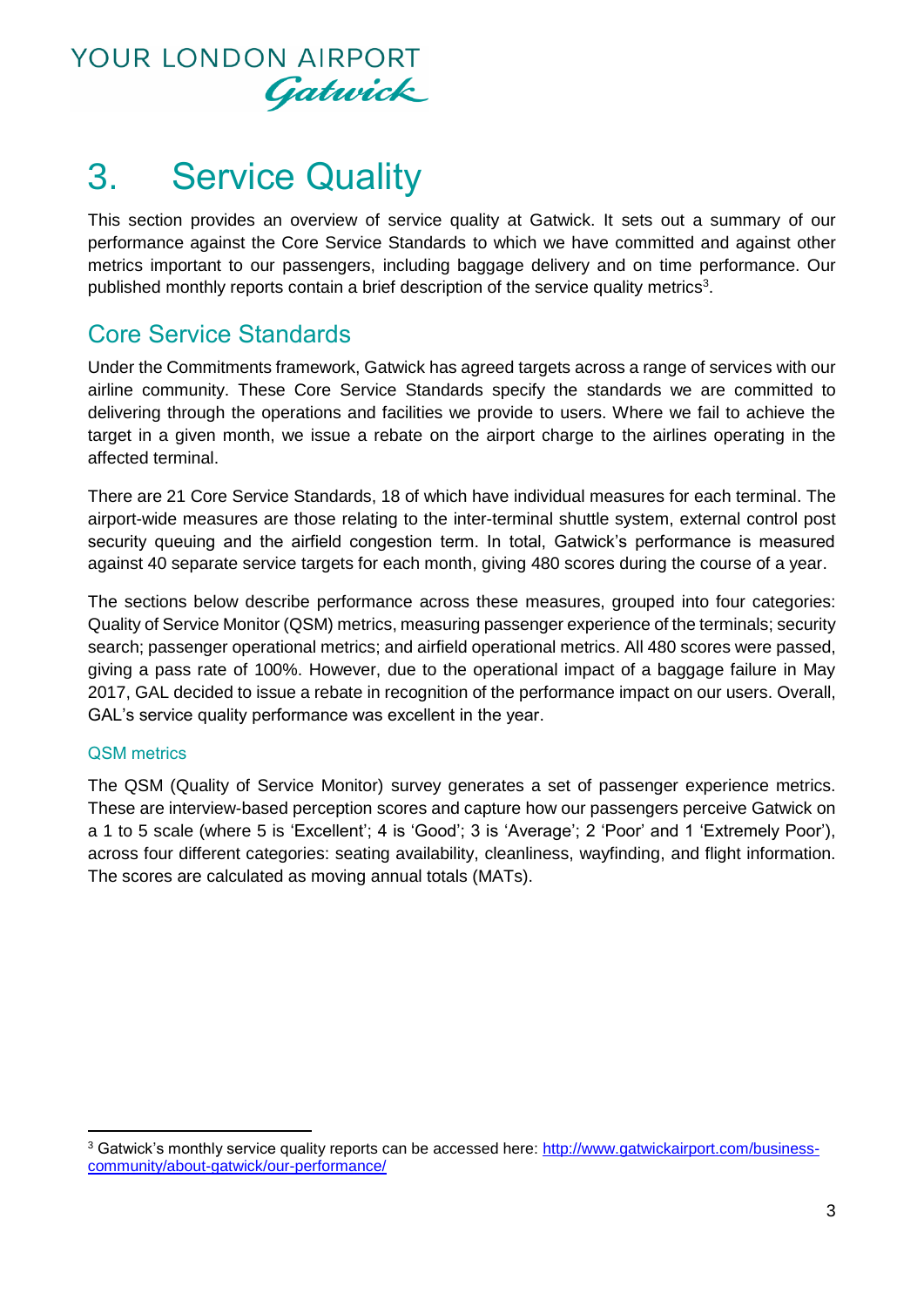#### **Table 2: QSM scores**

|                                       |       | <b>Target</b> | Apr 17 | May 17 | <b>Jun 17</b> | <b>Jul 17</b> | <b>Aug 17</b> | Sep 17 | <b>Oct 17</b> | <b>Nov 17</b> | <b>Dec 17</b> | <b>Jan 18</b> | Feb 18 | Mar 18 |
|---------------------------------------|-------|---------------|--------|--------|---------------|---------------|---------------|--------|---------------|---------------|---------------|---------------|--------|--------|
|                                       |       |               |        |        |               |               |               |        |               |               |               |               |        |        |
| Departure lounge seat<br>availability | North | 3.80          | 4.05   | 4.05   | 4.05          | 4.02          | 4.01          | 3.99   | 4.00          | 4.00          | 4.01          | 4.02          | 4.02   |        |
|                                       | South | 3.80          | 3.89   | 3.90   | 3.90          | 3.91          | 3.93          | 3.93   | 3.94          | 3.94          | 3.96          | 3.96          | 3.97   |        |
|                                       |       |               |        |        |               |               |               |        |               |               |               |               |        |        |
| <b>Cleanliness</b>                    | North | 4.00          | 4.08   | 4.09   | 4.10          | 4.12          | 4.12          | 4.12   | 4.13          | 4.13          | 4.13          | 4.13          | 4.14   |        |
|                                       | South | 4.00          | 4.15   | 4.15   | 4.16          | 4.16          | 4.15          | 4.14   | 4.14          | 4.14          | 4.14          | 4.14          | 4.14   |        |
|                                       |       |               |        |        |               |               |               |        |               |               |               |               |        |        |
| Wayfinding                            | North | 4.10          | 4.16   | 4.17   | 4.19          | 4.20          | 4.21          | 4.21   | 4.21          | 4.21          | 4.22          | 4.22          | 4.22   |        |
|                                       | South | 4.10          | 4.26   | 4.26   | 4.26          | 4.26          | 4.26          | 4.26   | 4.26          | 4.26          | 4.26          | 4.26          | 4.26   |        |
|                                       |       |               |        |        |               |               |               |        |               |               |               |               |        |        |
|                                       | North | 4.20          | 4.38   | 4.40   | 4.41          | 4.41          | 4.41          | 4.41   | 4.42          | 4.42          | 4.42          | 4.41          | 4.42   |        |
| <b>Flight information</b>             | South | 4.20          | 4.48   | 4.49   | 4.48          | 4.48          | 4.49          | 4.49   | 4.50          | 4.50          | 4.50          | 4.50          | 4.50   |        |
|                                       |       |               |        |        |               |               |               |        |               |               |               |               |        |        |

During 2017/18, all the QSM targets have been passed.

#### Security Search

The security metrics measure security queueing performance in 15 minutes periods across the day. The main targets are:

- Queues should be less than 5 minutes in more than 95% of 15 minute periods in a month in central passenger search;
- Queues should be less than 15 minutes in more than 98% of 15 minute periods in a month in central passenger search;
- There should not be any queues longer than 30 minutes in central passenger search.

There are also targets for transfer passenger search, staff search and external control posts.

|                                |       | <b>Target</b> | Apr 17                   | May 17         | <b>Jun 17</b> | <b>Jul 17</b> | <b>Aug 17</b> | Sep 17  | <b>Oct 17</b>  | Nov <sub>17</sub> | <b>Dec 17</b>            | <b>Jan 18</b>  | Feb 18                               | <b>Mar 18</b> |
|--------------------------------|-------|---------------|--------------------------|----------------|---------------|---------------|---------------|---------|----------------|-------------------|--------------------------|----------------|--------------------------------------|---------------|
|                                |       |               |                          |                |               |               |               |         |                |                   |                          |                |                                      |               |
| Central <5 min                 | North | 95.00%        | 96.83%                   | 97.26%         | 97.67%        | 96.69%        | 96.81%        | 98.04%  | 96.90%         | 98.42%            | 97.02%                   | 98.87%         | 97.77%                               | 98.39%        |
|                                | South | 95.00%        | 97.88%                   | 98.15%         | 97.92%        | 96.41%        | 97.34%        | 98.38%  | 98.31%         | 99.17%            |                          | 98.35%         |                                      | 98.79%        |
|                                |       |               |                          |                |               |               |               |         |                |                   |                          |                |                                      |               |
| Central <15 min                | North | 98.00%        | 99.96%                   | 99.92%         | 100.00%       | 100.00%       | 99.92%        | 100.00% | 99.72%         | 99.92%            | 99.96%                   | 100.00%        | 99.91%                               | 99.96%        |
|                                | South | 98.00%        | 99.88%                   | 100.00%        | 100.00%       | 100.00%       | 100.00%       | 100.00% | 99.96%         | 100.00%           | 99.96%                   | 100.00%        | 99.91%                               | 100.00%       |
|                                |       |               |                          |                |               |               |               |         |                |                   |                          |                |                                      |               |
|                                | North | 0.00          | $\overline{\phantom{a}}$ | $\blacksquare$ | $\sim$        | $\sim$        | ٠             |         | $\sim$         | $\blacksquare$    | $\overline{\phantom{a}}$ | $\blacksquare$ | $\sim$                               | $\sim$        |
| Central $>30$ min <sup>2</sup> | South | 0.00          | $\sim$                   | ٠              |               | ٠             | ٠             |         | $\blacksquare$ | $\blacksquare$    |                          | $\blacksquare$ |                                      | $\sim$        |
|                                |       |               |                          |                |               |               |               |         |                |                   |                          |                |                                      |               |
| Transfer <10 min               | North | 95.00%        | 100,00%                  | 100.00%        | 100.00%       | 99.90%        | 100.00%       | 100.00% | 100,00%        | 100,00%           | 100.00%                  | 100.00%        | 99.89%                               | 99.90%        |
|                                | South | 95.00%        | 99.69%                   | 99.60%         | 99.60%        | 99.19%        | 99.90%        | 98.29%  | 98.79%         | 99.17%            | 99.50%                   | 98.49%         | 98.81%<br>99.97%<br>99.95%<br>99.78% | 97.08%        |
|                                |       |               |                          |                |               |               |               |         |                |                   |                          |                |                                      |               |
| Staff <5 min                   | North | 95.00%        | 100.00%                  | 99.97%         | 99.97%        | 99.82%        | 99.92%        | 100.00% | 99.95%         | 99.97%            | 100.00%                  | 99.97%         |                                      | 99.57%        |
|                                | South | 95.00%        | 99.79%                   | 99.77%         | 99.72%        | 99.75%        | 99.80%        | 99.55%  | 99.75%         | 99.90%            | 99.85%                   | 99.90%         |                                      | 99.60%        |
|                                |       |               |                          |                |               |               |               |         |                |                   |                          |                |                                      |               |
| <b>External &lt;15min</b>      |       | 95.00%        | 100.00%                  | 100.00%        | 100.00%       | 100.00%       | 99.80%        | 99.90%  | 100.00%        | 99.90%            | 99.90%                   | 100.00%        |                                      | 99.90%        |

#### **Table 3: Security search scores**

All security measures were passed in 2017/18.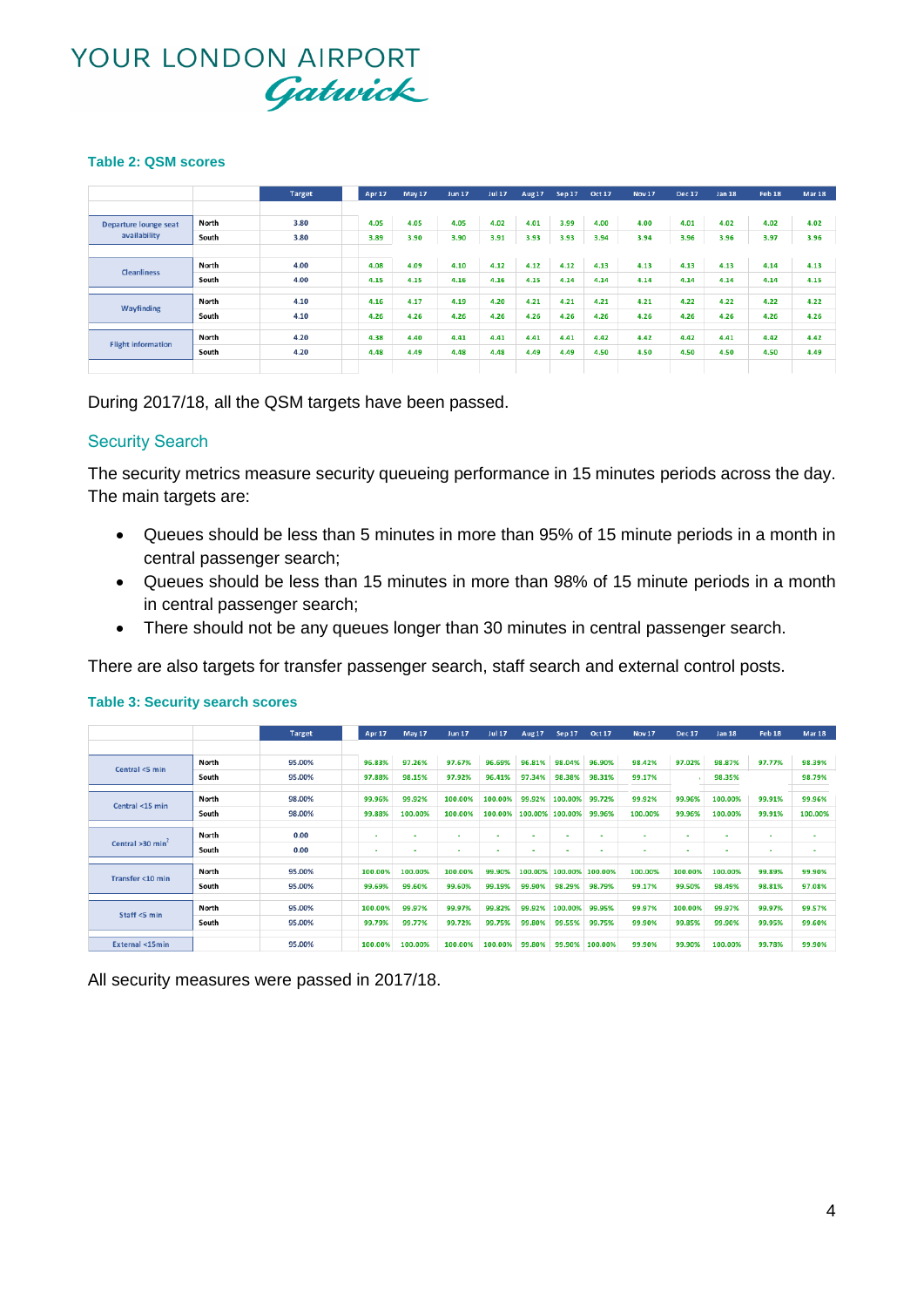#### Passenger operational metrics

The passenger operational metrics are a range of measures targeting the availability of specific facilities at the airport. These measures range from availability of Passenger Sensitive Equipment (PSE) such as escalators and lifts, to that of the inter-terminal shuttle and the baggage system.

#### **Table 4: Passenger operational scores**

|                             |        | <b>Target</b> | Apr 17  | May 17  | <b>Jun 17</b> | <b>Jul 17</b> | <b>Aug 17</b> | <b>Sep 17</b> | <b>Oct 17</b> | Nov <sub>17</sub> | <b>Dec 17</b> | Jan 18  | Feb 18  | <b>Mar 18</b> |
|-----------------------------|--------|---------------|---------|---------|---------------|---------------|---------------|---------------|---------------|-------------------|---------------|---------|---------|---------------|
|                             |        |               |         |         |               |               |               |               |               |                   |               |         |         |               |
|                             | North  | 99.00%        | 99.64%  | 99.73%  | 99.62%        | 99.79%        | 99.75%        | 99.64%        | 99.50%        | 99.18%            | 99.52%        | 99.73%  | 99.77%  | 99.62%        |
| PSE <sup>3</sup> - Priority | South  | 99.00%        | 99.76%  | 99.75%  | 99.67%        | 99.58%        | 99.76%        | 99.59%        | 99.28%        | 99.68%            | 99.72%        | 99.76%  | 99.80%  | 99.62%        |
|                             |        |               |         |         |               |               |               |               |               |                   |               |         |         |               |
| $PSE3 - General$            | North  | 99.00%        | 99.68%  | 99.72%  | 99.70%        | 99.51%        | 99.74%        | 99.61%        | 99.51%        | 99.42%            | 99.67%        | 99.75%  | 99.69%  | 99.66%        |
|                             | South  | 99.00%        | 99.78%  | 99.83%  | 99.70%        | 99.57%        | 99.82%        | 99.71%        | 99.57%        | 99.72%            | 99.73%        | 99.83%  | 99.85%  | 99.51%        |
|                             |        |               |         |         |               |               |               |               |               |                   |               |         |         |               |
| Shuttle (NT only)           | 1 car  | 99.00%        | 100.00% | 100.00% | 100.00%       | 100.00%       | 100.00%       | 100.00%       | 100.00%       | 100.00%           | 100.00%       | 100.00% | 100.00% | 100.00%       |
|                             | 2 cars | 97.00%        | 97.66%  | 99.62%  | 99.57%        | 99.29%        | 99.05%        | 98.73%        | 99.37%        | 99.09%            | 99.90%        | 99.56%  | 99.69%  | 99.27%        |
|                             |        |               |         |         |               |               |               |               |               |                   |               |         |         |               |
| Arrivals baggage reclaim    | North  | 99.00%        | 99.82%  | 99.98%  | 99.87%        | 99.81%        | 99.84%        | 99.84%        | 99.92%        | 99.96%            | 99.86%        | 99.88%  | 99.89%  | 99.90%        |
| availability                | South  | 99.00%        | 99.78%  | 99.91%  | 99.78%        | 99.76%        | 99.82%        | 99.62%        | 99.78%        | 99.80%            | 99.81%        | 99.96%  | 99.89%  | 99.95%        |

All passenger operational measures were passed.

#### Airline operational metrics

The airline operational metrics, like the passenger operational metrics, measure the availability for use of specific assets.

|                                |       | <b>Target</b> | Apr 17  | May 17 | <b>Jun 17</b> | <b>Jul 17</b> | <b>Aug 17</b> | <b>Sep 17</b> | <b>Oct 17</b> | Nov <sub>17</sub> | <b>Dec 17</b> | <b>Jan 18</b> | Feb 18 | Mar 18 |
|--------------------------------|-------|---------------|---------|--------|---------------|---------------|---------------|---------------|---------------|-------------------|---------------|---------------|--------|--------|
|                                |       |               |         |        |               |               |               |               |               |                   |               |               |        |        |
| <b>Outbound baggage -Daily</b> | North | 97.00%        | 99.36%  | 99.64% | 99.85%        | 99.04%        | 97.22%        | 99.88%        | 99.93%        | 99.94%            | 99.73%        | 99.94%        | 99.54% | 99.44% |
|                                | South | 97.00%        | 99.62%  | 99.48% | 99.68%        | 99.59%        | 99.69%        | 99.61%        | 98.67%        | 99.25%            | 99.34%        | 99.89%        | 99.89% | 99.45% |
|                                |       |               |         |        |               |               |               |               |               |                   |               |               |        |        |
| Outbound baggage - Monthly     | North | 99.00%        | 99.96%  | 99.97% | 99.99%        | 99.95%        | 99.92%        | 99.97%        | 99.99%        | 99.99%            | 99.98%        | 99.99%        | 99.97% | 99.98% |
|                                | South | 99.00%        | 99.96%  | 99.96% | 99.96%        | 99.93%        | 99.95%        | 99.98%        | 99.92%        | 99.96%            | 99.96%        | 99.99%        | 99.99% | 99.98% |
|                                |       |               |         |        |               |               |               |               |               |                   |               |               |        |        |
| <b>Stands</b>                  | North | 99.00%        | 100.00% | 99.98% | 99.86%        | 99.95%        | 99.94%        | 99.86%        | 99.89%        | 99.97%            | 99.69%        | 99.99%        | 99.84% | 99.77% |
|                                | South | 99.00%        | 99.96%  | 99.97% | 99.88%        | 99.97%        | 99.99%        | 99.84%        | 99.89%        | 99.89%            | 99.57%        | 99.99%        | 99.81% | 99.74% |
|                                |       |               |         |        |               |               |               |               |               |                   |               |               |        |        |
| <b>Jetties</b>                 | North | 99.00%        | 99.76%  | 99.83% | 99.95%        | 99.94%        | 99.82%        | 99.89%        | 99.86%        | 99.94%            | 99.55%        | 99.70%        | 99.94% | 99.93% |
|                                | South | 99.00%        | 99.77%  | 99.52% | 99.97%        | 99.85%        | 99.50%        | 99.78%        | 99.82%        | 99.91%            | 99.77%        | 99.71%        | 99.87% | 99.71% |
|                                |       |               |         |        |               |               |               |               |               |                   |               |               |        |        |
| <b>Pier service</b>            | North | 95.00%        | 96.49%  | 96.58% | 96.69%        | 96.69%        | 96.82%        | 96.86%        | 96.91%        | 97.02%            | 97.09%        | 97.11%        | 97.06% | 96.77% |
|                                | South | 95.00%        | 97.46%  | 97.46% | 97.47%        | 97.42%        | 97.42%        | 97.37%        | 97.35%        | 97.45%            | 97.53%        | 97.61%        | 97.82% | 97.94% |
|                                |       |               |         |        |               |               |               |               |               |                   |               |               |        |        |
| <b>FEGP</b>                    | North | 99.00%        | 99.98%  | 99.77% | 99.99%        | 99.89%        | 99.93%        | 99.86%        | 99.69%        | 99.94%            | 99.98%        | 99.80%        | 99.86% | 99.97% |
|                                | South | 99.00%        | 99.88%  | 99.96% | 99.99%        | 99.91%        | 99.71%        | 99.85%        | 99.75%        | 99.97%            | 99.97%        | 99.88%        | 99.92% | 99.89% |
|                                |       |               |         |        |               |               |               |               |               |                   |               |               |        |        |
| <b>Congestion term</b>         |       | $3$           | 0.00    | 0.00   | 0.00          | 0.00          | 0.00          | 0.00          | 0.00          | 0.00              | 0.00          | 0.00          | 0.00   | 0.00   |
|                                |       |               |         |        |               |               |               |               |               |                   |               |               |        |        |

#### **Table 5: Airline operational scores**

All the airline operational metrics targets were met in 2017/18, however in due to the operational impact of a baggage failure on one day in May 2017 GAL decided to issue a rebate in recognition of the performance impact on our users. This is highlighted in red for the outbound baggage daily metric for May (showing that GAL paid a rebate), even though the scores for that month were 99.64% and 99.48% in North and South Terminal respectively, some way above the target of 97.00%.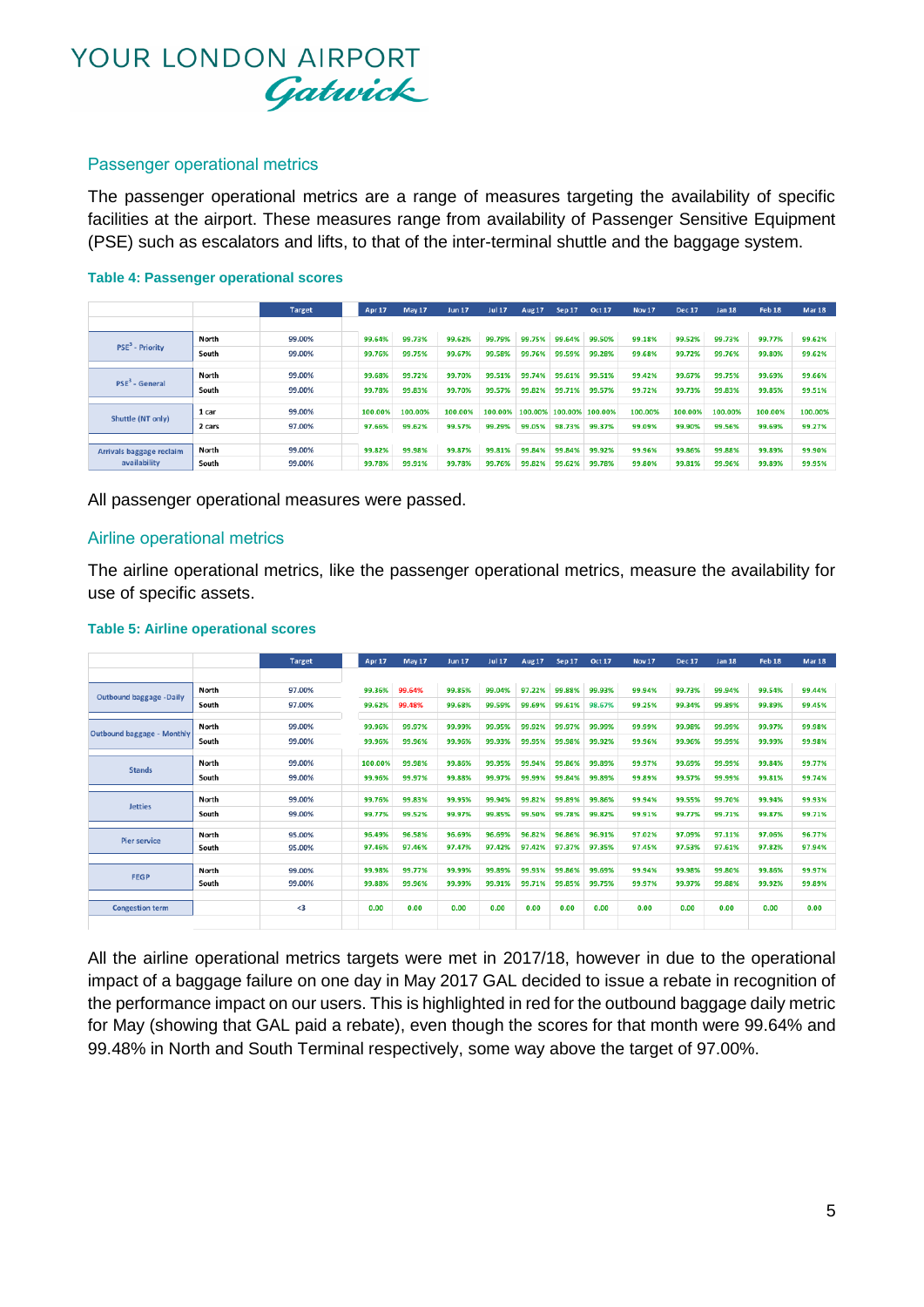### Airline Service Standards

Airline Service Standards are the performance metrics which we apply to our airline customers. These are targeted at areas we identified in our Commitments as being of key concern to our passengers, but which are not under our direct control.

The two metrics we identified in our Commitments which are important that airlines meet are inbound baggage delivery and check-in queuing. These two functions are both controlled by the airlines but delivered by each airline itself or by its nominated ground handling company. The metrics are designed to create an incentive for airlines to deliver a minimum level of service acceptable to passengers in these areas. If an airline fails to achieve the target in a given month, then a deduction is made from any Core Service Standard rebate that it would otherwise have been entitled to in that month. If no rebate is owed (because Gatwick met all relevant service standards in that month), then the airline concerned is not subject to any financial penalty.

#### Inbound Baggage Delivery and Check in queues

The first airline service standards measure is inbound baggage delivery. The standard is divided into separate metrics for small/medium sized aircraft (such as a Boeing 737 or Airbus A319) and large aircraft (such as Boeing 777, Airbus A380 or Boeing Dreamliners). The target is for the last bag off an aircraft to be delivered to the baggage carousel (for pick up by a passenger) within 35 minutes of the aircraft arriving on stand for small and medium sized aircraft and within 50 minutes for large aircraft. Gatwick Airport incentivises its airline users to achieve these targets for at least 95% of respective flights each month.

|                                       |                   | <b>Target</b> | <b>Apr 17</b> | <b>May 17</b> | <b>Jun 17</b> | <b>Jul 17</b> |        | Aug 17 Sep 17 Oct 17 |        | <b>Nov 17</b> | <b>Dec 17</b> | <b>Jan 18</b> | Feb <sub>18</sub> | <b>Mar 18</b> |
|---------------------------------------|-------------------|---------------|---------------|---------------|---------------|---------------|--------|----------------------|--------|---------------|---------------|---------------|-------------------|---------------|
|                                       |                   |               |               |               |               |               |        |                      |        |               |               |               |                   |               |
|                                       | $<$ 55 mins       | 97%           | 99.10%        | 99.66%        | 99.48%        | 99.46%        | 99.47% | 99.59%               | 99.85% | 99.76%        | 99.56%        | 99.58%        | 99.88%            | 99.88%        |
|                                       |                   |               |               |               |               |               |        |                      |        |               |               |               |                   |               |
| In-bound baggage                      | $S/M^* < 35$ mins | 95%           | 94.46%        | 95.73%        | 93.51%        | 91.95%        | 92.27% | 92.64%               | 96.32% | 94.02%        | 92.79%        | 92.06%        | 95.11%            | 95.30%        |
|                                       | $L^{**}$ <50 mins | 95%           | 95.85%        | 96.87%        | 95.52%        | 94.60%        | 94.71% | 95.35%               | 97.45% | 96.93%        | 96.86%        | 96.03%        | 96.90%            | 96.97%        |
|                                       |                   |               |               |               |               |               |        |                      |        |               |               |               |                   |               |
| <b>Check -in Queue</b><br>Performance | $<$ 30 mins       | 95%           | 99.02%        | 98.22%        | 98.44%        | 97.12%        | 97.88% | 98.17%               | 98.98% | 99.38%        | 98.60%        | 99.57%        | 99.32%            | 98.77%        |

#### **Table 5: Baggage delivery and check in queue performance**

In addition to this, Gatwick operates an incentive scheme for inbound baggage for the ground handlers (shown in the top line of the table above). As in previous years, there has been a marked variation in performance between carriers and agents.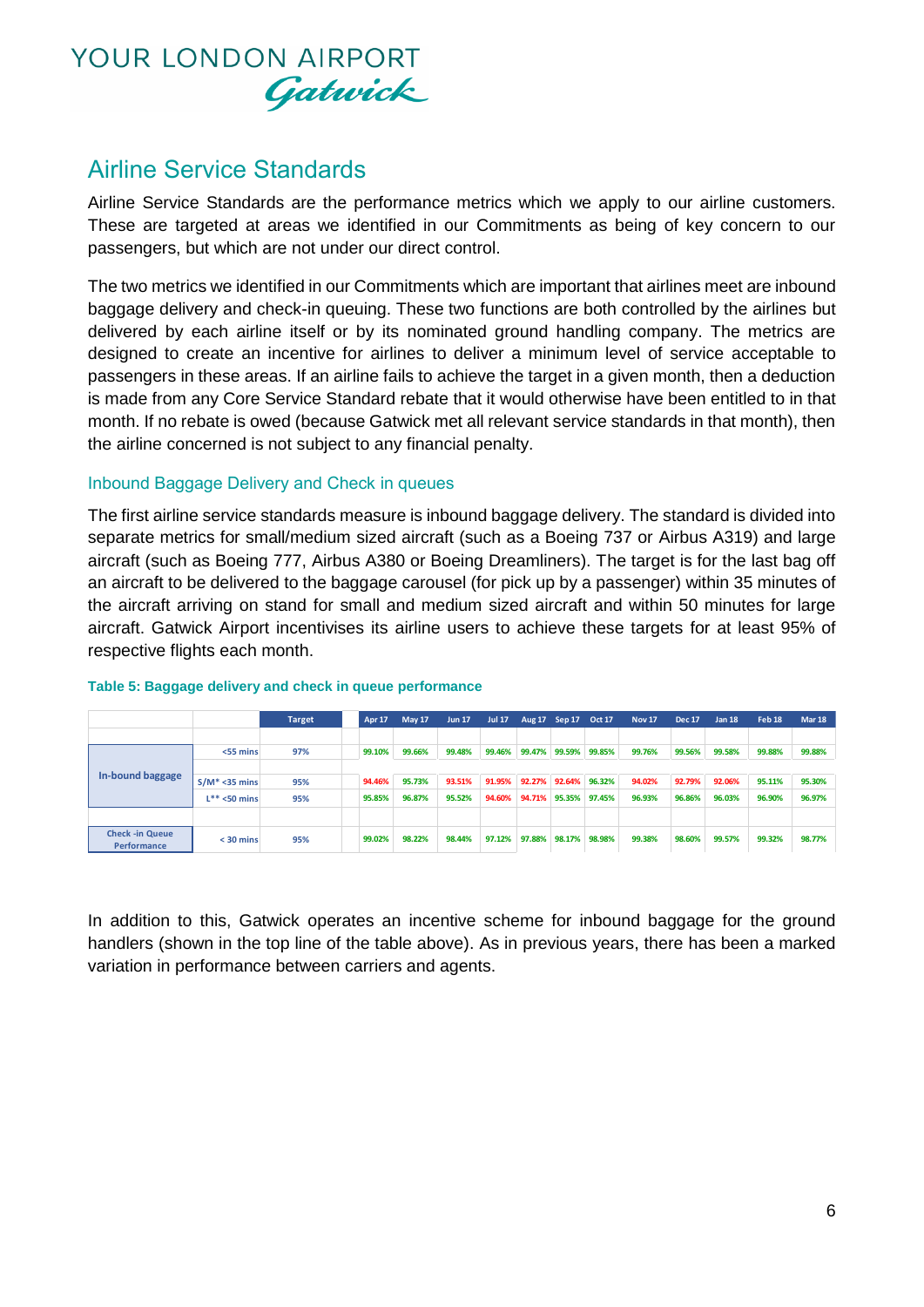

#### **Chart 1: Baggage delivery for small/medium sized aircraft**

#### **Chart 2: Baggage delivery for large aircraft**



### Other performance indicators

#### On time performance

On time performance is not part of the Core or Airline Service Standards. It is however important to passengers, airlines and airports.

On time performance is driven by a range of different factors, including:

- Weather (such as high wind, snow, thunderstorms)
- Air space congestion and disruption
- Airline schedules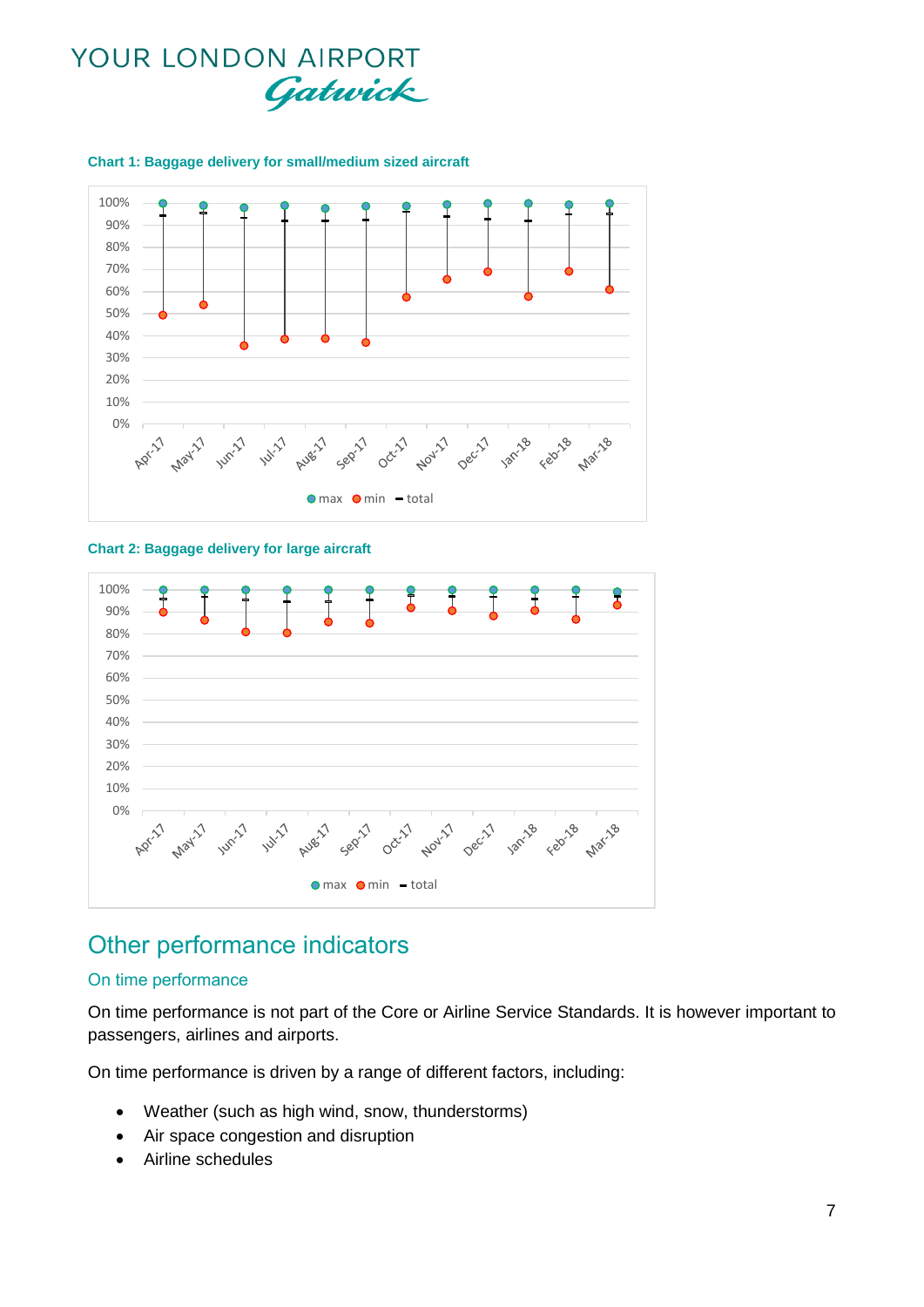

- Ground handling performance
- Ramp congestion

1

The chart below illustrates how the overall on time departure punctuality<sup>4</sup> of all airlines operating at Gatwick varied month by month during 2017/18.





**Chart 4: Variation in departure punctuality performance of top 10 airlines**



<sup>4</sup> On time departure measured as the percentage of flights departing (defined as the time the aircraft pushes back from its stand, its 'off block' time) within 15 minutes 59 seconds of its scheduled off block time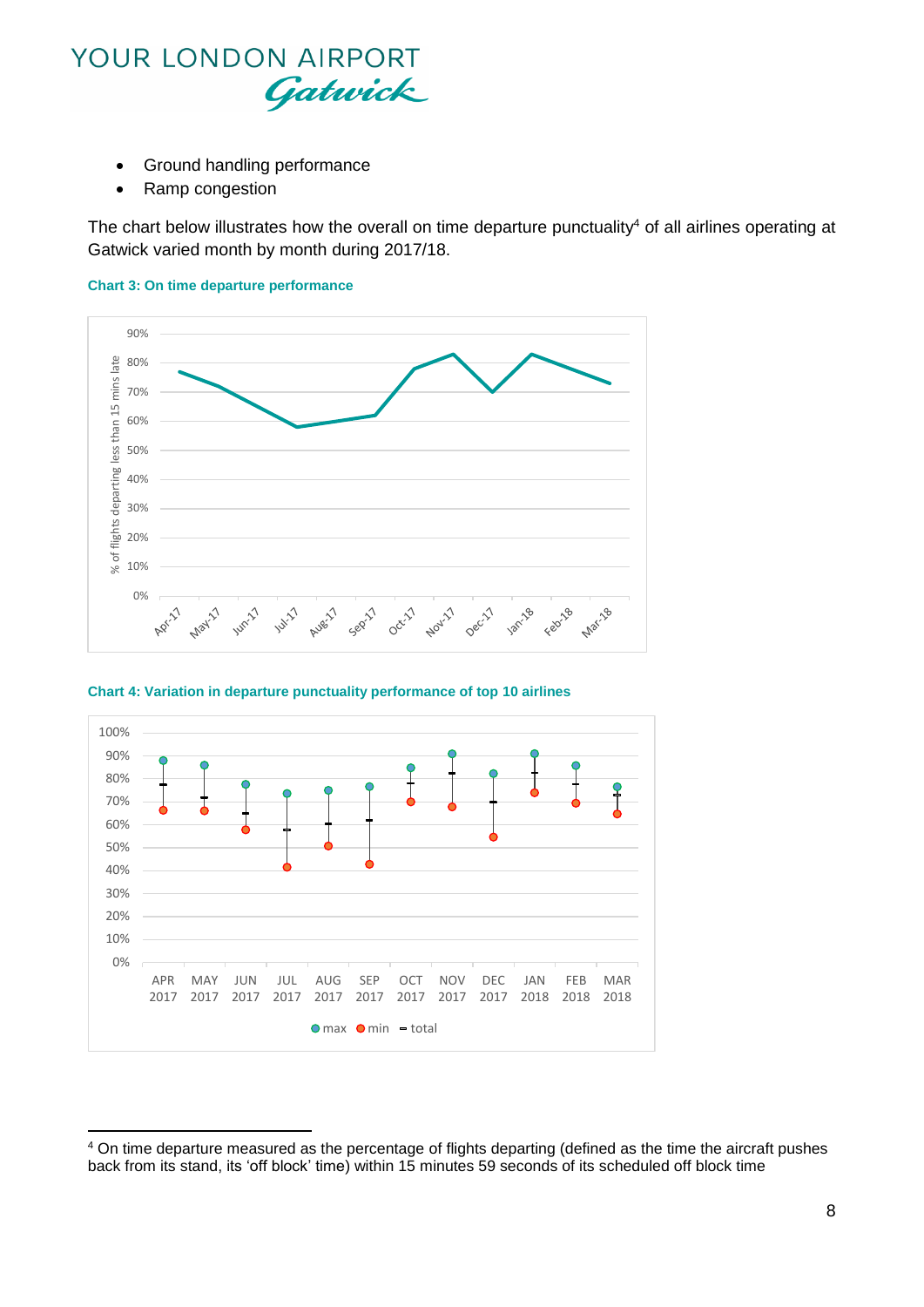As can be seen, there is significant variations between the best and worse airlines in terms of punctuality performance. The impact of European airspace disruption in the summer is also clearly visible in the overall performance.

In January 2018, the CAA started reporting on time performance for UK airports using industry standard metrics (based on departure times defined from 'off block'), as well as including cancellations within the total of late flights.



**Chart 5: Variation in punctuality at major UK and London Airports**

As can be seen from Chart 5, Gatwick's punctuality performance since robust comparable data became available has been among the best in the London system. Chart 6 shows the number of cancelled flights, as well as the percentage of flights that were cancelled. In addition to the good punctuality performance, Gatwick has comparably low levels of cancellations, both in terms of percentage of flights cancelled and the total number of cancelled flights.